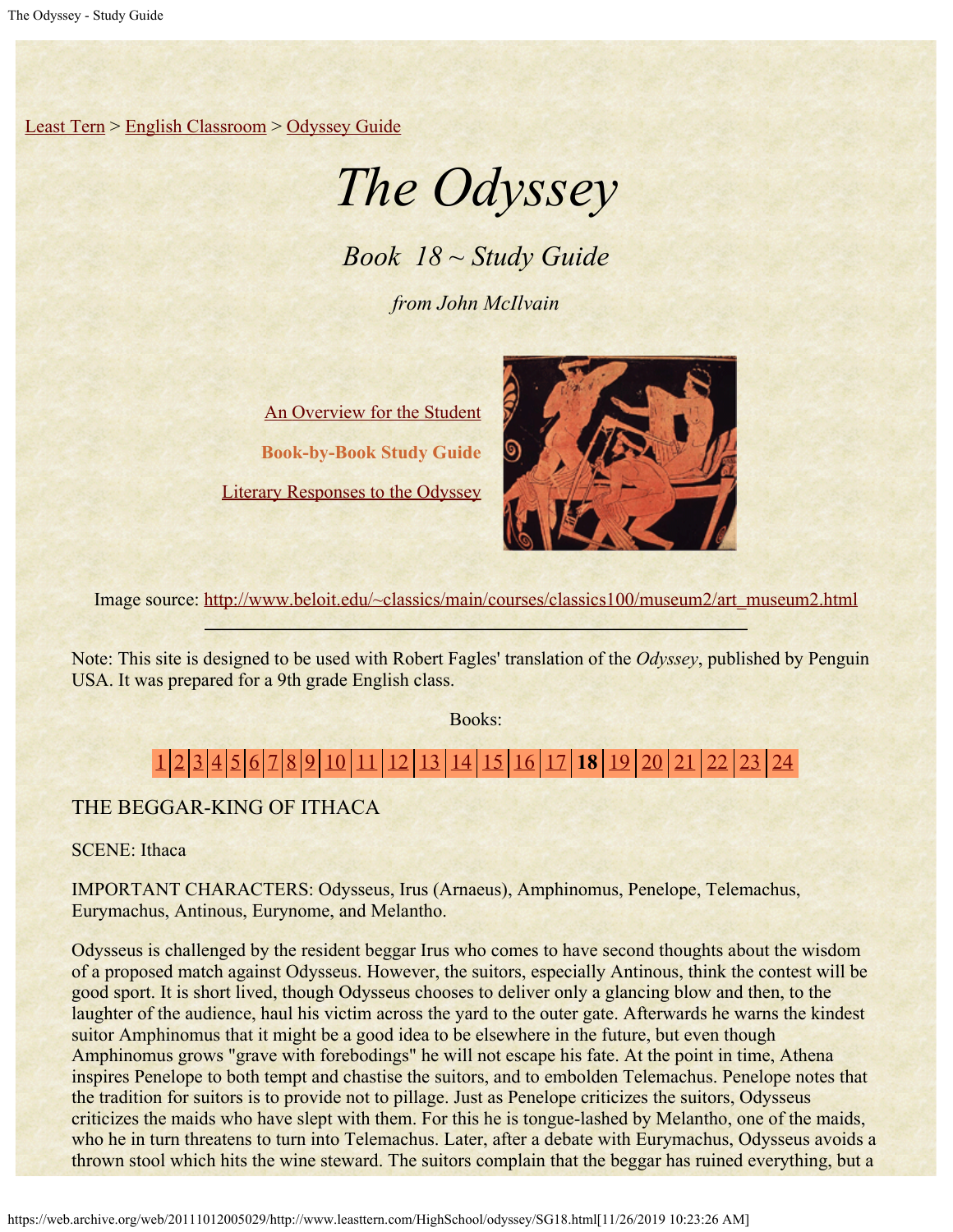### bold Telemachus sends them out of the hall.

#### PAY ATTENTION TO:

- Odysseus being insulted by Irus and his response;
- Odysseus' caution to Amphinomus;
- Penelope's appearance before the suitors;
- Melantho's mockery of Odysseus;
- Odysseus' verbal duel with Eurymachus;
- Odysseus' self-control;
- the strength of Telemachus.

#### EPITHETS:

- Descriptors for Penelope: wary, poised, discreet, wise;
- Descriptors for Odysseus: foxy veteran, seasoned fighter, the one who knew the world, staunch, master of many exploits

#### QUESTIONS:

- 1. Why does Irus quarrel with "the stranger?"
- 2. What is Antinous' reaction to the unfriendly words Irus speaks to Odysseus?
- 3. What is the prize for the beggar who wins the fight?
- 4. Has Telemachus fully reached manhood yet? Why is this important? What is the symbol of manhood?
- 5. Who is Penelope's father?
- 6. What is the implication of the maids' inappropriate behavior?

#### QUOTATIONS TO REMEMBER:

| "If that old relic whips you and wins the day"<br>I'll toss you into a black ship and sail you off<br>to Echetus the mainland kind who wrecks all men alive!<br>He'll lop you nose and ears with his ruthless blade,<br>he'll rip your privates out by the roots, he will,<br>and serve them up to his doge who'll bolt them raw!" | (96)  |
|------------------------------------------------------------------------------------------------------------------------------------------------------------------------------------------------------------------------------------------------------------------------------------------------------------------------------------|-------|
| As he mulled things over, that way seemed best,<br>a glancing blow, the suitors would not detect him.                                                                                                                                                                                                                              | (106) |
| "Amphinomus, you seem a man of good sense to me<br>I, too, seemed destined to be a man of fortune once<br>Look at me now.<br>And so, I say, let no man be lawless all his life<br>just take in peace what gifts the gods will send                                                                                                 | (145) |
| I say [Odysseus] is right at hand - and may some power save you,<br>spirit you home before you meet him face to face<br>the moment he returns to native ground."                                                                                                                                                                   | (167) |
| but not even so could he escape his fate.<br>Even then Athena had bound him fast to death<br>at the hands of Price Telemachus and his spear.                                                                                                                                                                                       | (177) |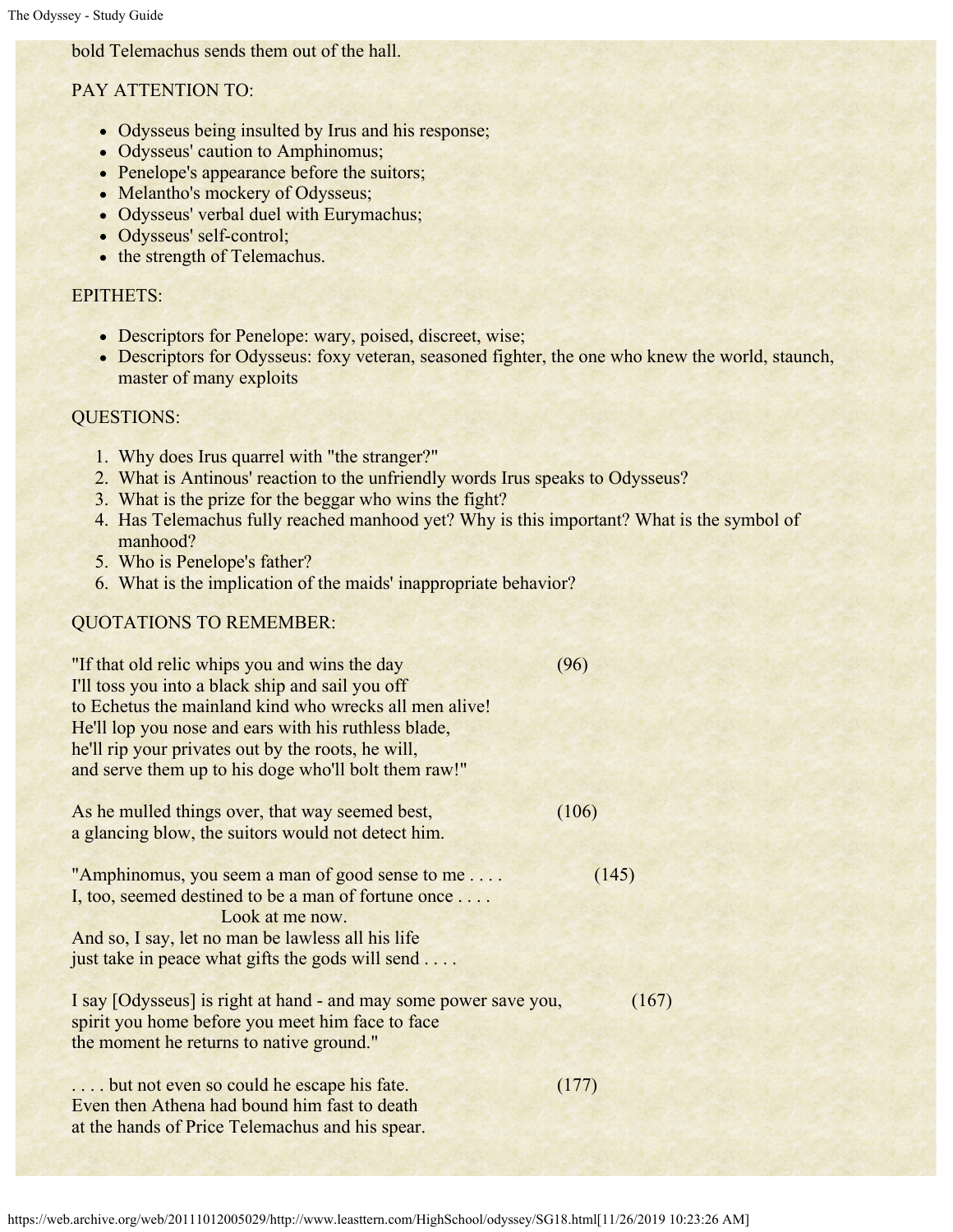| But now the goddess Athena with her glinting eyes<br>inspired Penelope, Icarius' daughter, wary, poised,<br>to display herself to her suitors, fan their hearts.                                                                                                                                                                                                                                                                                     | (180) |  |
|------------------------------------------------------------------------------------------------------------------------------------------------------------------------------------------------------------------------------------------------------------------------------------------------------------------------------------------------------------------------------------------------------------------------------------------------------|-------|--|
| "Eurynome," discreet Penelope objected,<br>"don't try to coax me<br>Whatever glow I had dies long ago<br>The gods of Olympus snuffed it out that day<br>my husband sailed away in the hollow ships."                                                                                                                                                                                                                                                 | (201) |  |
| [Athena] made her taller in all men's eyes,<br>her skin whiter than ivory freshly carved                                                                                                                                                                                                                                                                                                                                                             | (222) |  |
| "Ah what a marvelous gentle sleep enfolding me<br>in the midst of all my anguish! Now,<br>if only blessed Artemis sent me a death as gentle, now<br>this instant.                                                                                                                                                                                                                                                                                    | (228) |  |
| "Odysseus - if he could return to tend my life"<br>the renown I had would only grow in glory                                                                                                                                                                                                                                                                                                                                                         | (285) |  |
| 'But once you see the beard on the boy's cheek,<br>you wed the man you like and leave the house behind.'<br>So my husband advised me then. Now it all comes true<br>a night will come when a hateful marriage falls my lot -<br>this cursed life of mine! Zeus has torn away my joy.<br>But there's something else that mortifies me now.<br>Your way is a far cry from the time-honored way<br>of suitors<br>They bring their own calves and lambs" | (303) |  |
| Staunch Odysseus glowed with joy to hear all this -<br>his wife's trickery luring gifts from her suitors now,<br>enchanting their hearts with suave seductive words,<br>but all the while with something else in mind.                                                                                                                                                                                                                               | (316) |  |
| Flushed with beauty, Melantho mocked him shamelessly                                                                                                                                                                                                                                                                                                                                                                                                 | (363) |  |
| "You (Melantho) wait,<br>you bitch."                                                                                                                                                                                                                                                                                                                                                                                                                 | (380) |  |
| His fury sent the woman fluttering off, scattering<br>down the hall with panic shaking every limb.                                                                                                                                                                                                                                                                                                                                                   | (384) |  |
| "Ah, Eurymachus if only the two of us could go<br>man to man in the labors of the field.                                                                                                                                                                                                                                                                                                                                                             | (414) |  |
| At last Amphinomus rose to take the floor<br>"Fair enough, when a man speaks well<br>we have no grounds for wrangling, no cause for abuse.<br>Hands off the stranger!"                                                                                                                                                                                                                                                                               | (467) |  |
|                                                                                                                                                                                                                                                                                                                                                                                                                                                      |       |  |